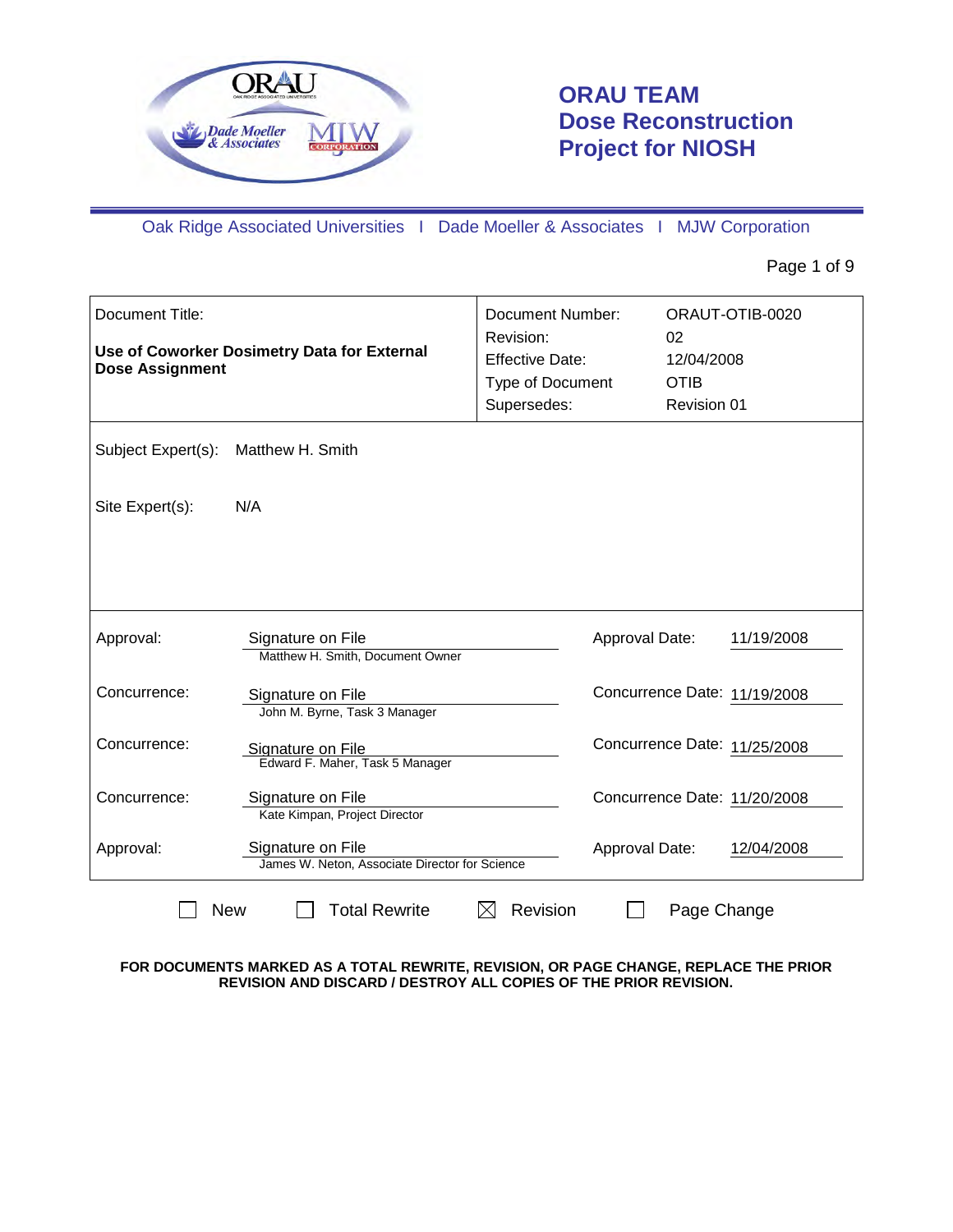|  | Document No. ORAUT-OTIB-0020 |
|--|------------------------------|
|--|------------------------------|

Revision No. 02 | Effective Date: 12/04/2008 | Page 2 of 9

## **PUBLICATION RECORD**

| <b>EFFECTIVE</b><br><b>DATE</b> | <b>REVISION</b><br><b>NUMBER</b> | <b>DESCRIPTION</b>                                                                                                                                                                                                                                                                                                                                                                                                                                                                                                                                                                                                                                                             |
|---------------------------------|----------------------------------|--------------------------------------------------------------------------------------------------------------------------------------------------------------------------------------------------------------------------------------------------------------------------------------------------------------------------------------------------------------------------------------------------------------------------------------------------------------------------------------------------------------------------------------------------------------------------------------------------------------------------------------------------------------------------------|
| 12/29/2004                      | 00                               | New technical information bulletin to provide general information to<br>allow ORAU Team dose reconstructors to assign doses to workers at<br>DOE sites who have no or limited monitoring data, based on site<br>coworker external dosimetry data. First approved issue. Initiated by<br>Steven E. Merwin.                                                                                                                                                                                                                                                                                                                                                                      |
| 10/07/2005                      | 01                               | Provides clarifications and updates to reflect recent OCAS guidance.<br>Approved issue of Revision 01. Training required: As determined by<br>the Task Manager. Initiated by Steven E. Merwin.                                                                                                                                                                                                                                                                                                                                                                                                                                                                                 |
| 12/04/2008                      | 02                               | Approved revision that cancels changes from draft revisions 01 PC-<br>1-A and 01 PC-1-B. Section 3.0 was revised to include language<br>developed during the review of this TIB by the Advisory Board<br>Working Group on Procedures. Section 7.0, Attributions and<br>Annotations was added. Editorial changes include an update of<br>Section 1.0, Purpose, and movement of Section 6.0, References, to<br>the end of the document with consequent renumbering of following<br>sections. References updated as necessary. Incorporates formal<br>internal and NIOSH review comments. Training required: As<br>determined by the Task Manager. Initiated by Matthew H. Smith. |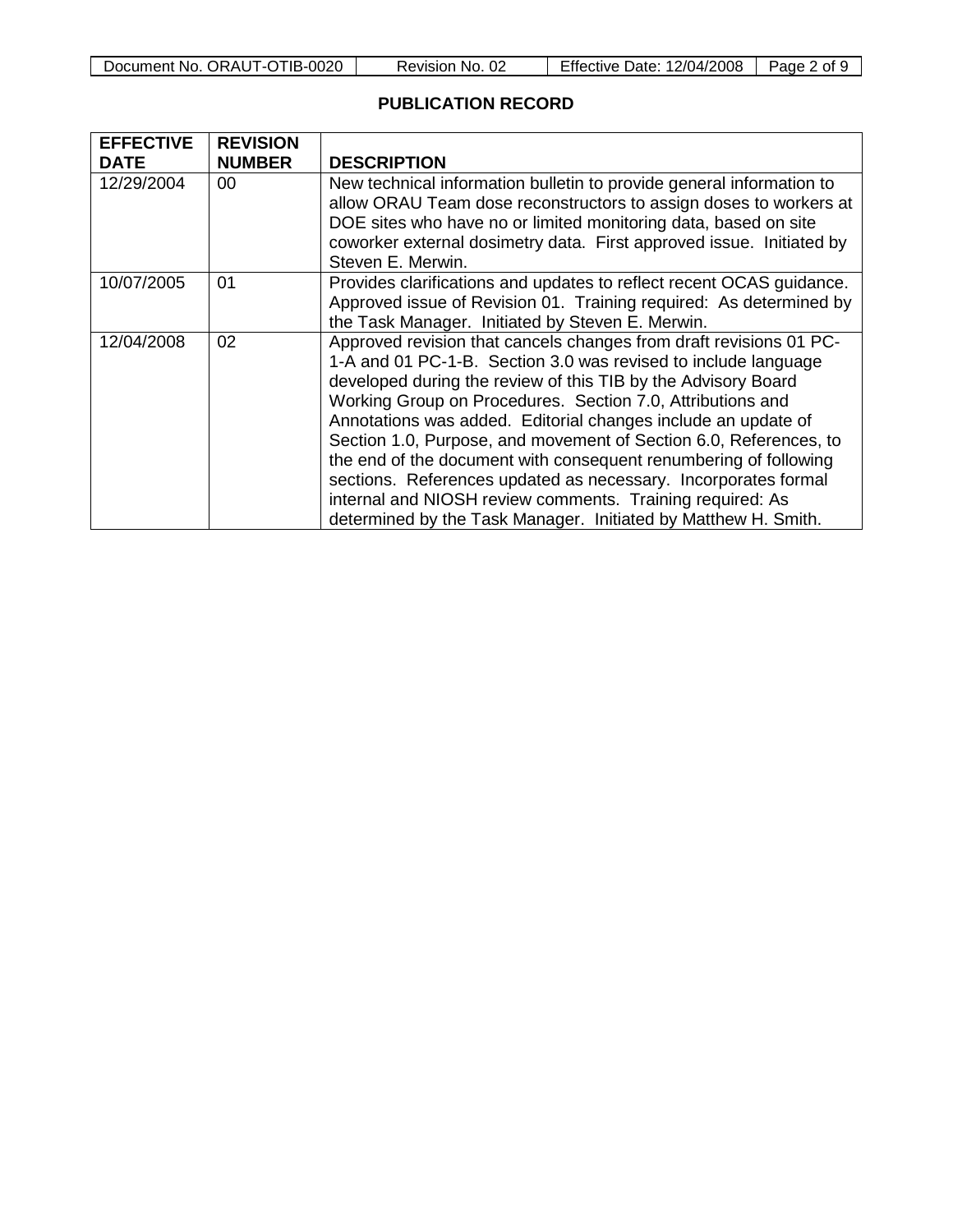| ORAU<br>0020<br>')ocument⊹<br>. IR.<br>`No.<br>- 112 | ∩r<br>No.<br>Revision<br>∪∠ | $- \cdot \cdot$<br>12/04/2008<br>Date<br>:ttective | 'age<br>വ <del>പ</del> |
|------------------------------------------------------|-----------------------------|----------------------------------------------------|------------------------|

### **TABLE OF CONTENTS**

| <b>SECTION</b> | TITLE                                                                     | <b>PAGE</b> |
|----------------|---------------------------------------------------------------------------|-------------|
| 1.0            |                                                                           |             |
| 2.0            |                                                                           |             |
| 3.0            |                                                                           |             |
| 4.0            |                                                                           |             |
| 5.0            |                                                                           |             |
| 6.0            | Application of Site Coworker Percentile Doses and a Comparison to Maximum |             |
| 7.0            |                                                                           |             |
|                |                                                                           |             |

### **LIST OF TABLES**

### **TABLE TITLE**

**PAGE**

7-1 Comparison of K-25 external coworker penetrating doses modified to account for missed dose from ORAUT-OTIB-0026 to doses calculated using maximum likelihood approach......... 8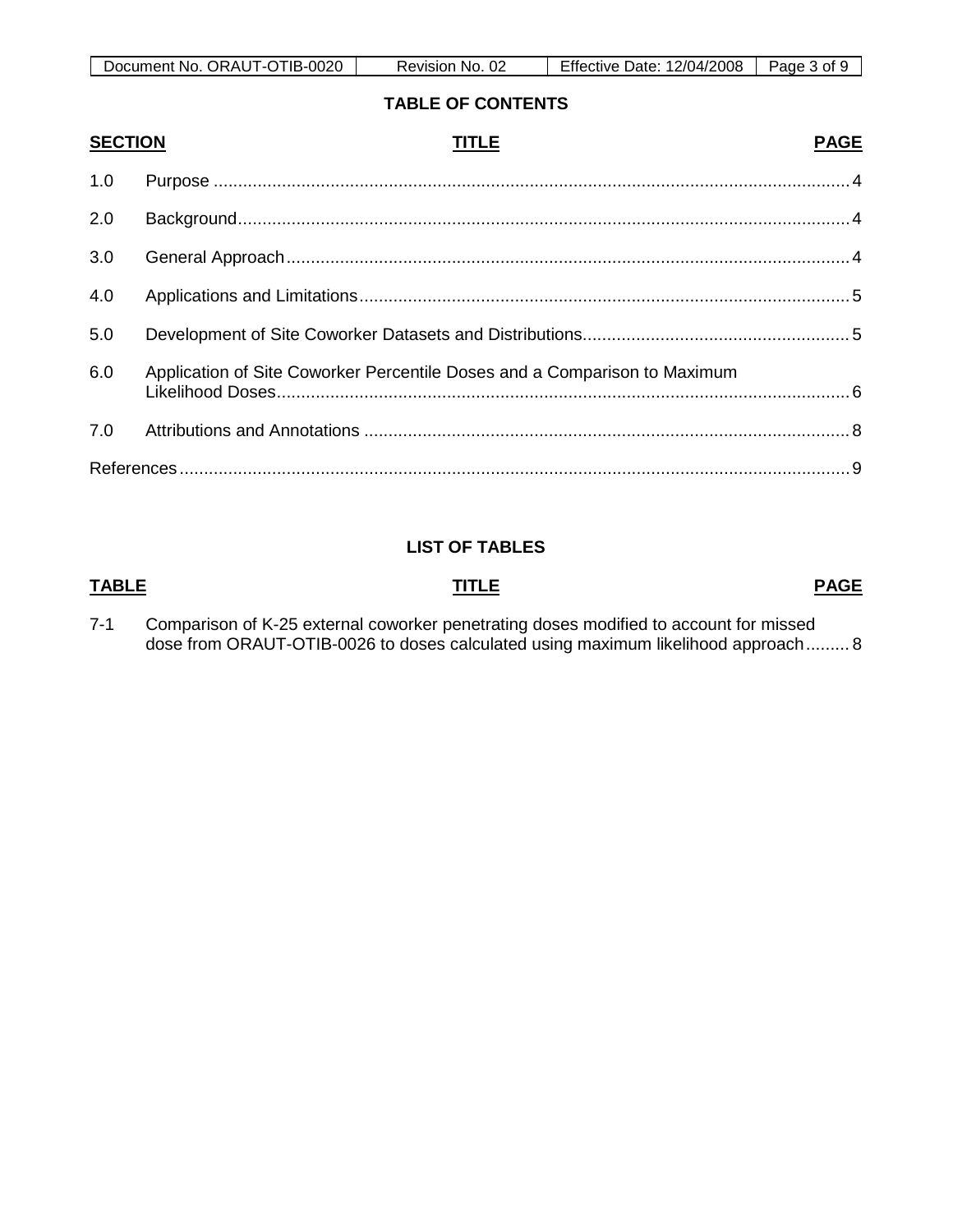| Document No. ORAUT-OTIB-0020 | Revision No. 02 | Effective Date: 12/04/2008   I | Page 4 of 9 |
|------------------------------|-----------------|--------------------------------|-------------|

#### **1.0 PURPOSE**

Technical information bulletins (TIBs) are not official determinations made by the National Institute for Occupational Safety and Health (NIOSH) but are rather general working documents that provide historic background information and guidance to assist in the preparation of dose reconstructions at particular sites or categories of sites. They will be revised in the event additional relevant information is obtained about the affected site(s). TIBs may be used to assist NIOSH staff in the completion of individual dose reconstructions.

In this document, the word "facility" is used as a general term for an area, building, or group of buildings that served a specific purpose at a site. It does not necessarily connote an "atomic weapons employer facility" or a "Department of Energy (DOE) facility" as defined in the Energy Employees Occupational Illness Compensation Program Act of 2000 [42 U.S.C. § 7384l(5) and (12)].

The purpose of this TIB is to provide general information to allow Oak Ridge Associated Universities (ORAU) Team dose reconstructors to assign doses to workers at DOE sites who have little or no individual monitoring data, based on site coworker external dosimetry data. This TIB is to be used in conjunction with separate TIBs or other approved documents that provide site-specific coworker data.

#### **2.0 BACKGROUND**

The ORAU Team is conducting a series of coworker data studies to permit dose reconstructors to complete certain cases for which external and/or internal monitoring data are unavailable or incomplete. For the purpose of this document, coworkers are considered to be workers at a site (potentially grouped by work location, job description, or other appropriate category) whose measured doses are considered representative of those that were received by one or more claimants with no individual monitoring data.

Cases without individual external monitoring data can fall into one of several categories, including:

- The worker was unmonitored and, even by today's standards, did not need to be monitored (e.g., a nonradiological worker).
- The worker was unmonitored, but by today's standards would have been monitored.
- The worker might have been monitored but the data are not available to the dose reconstructor.
- Partial information for the worker might be available, but it is insufficient to facilitate a dose reconstruction.

Some cases with little or no individual monitoring data can be processed in the absence of completed coworker studies, most notably those falling under the first category listed above. For example, nonradiological workers with no potential for workplace radiation exposures may be assigned onsite ambient doses. Even some cases falling under the second and third categories above do not require coworker studies (e.g., radiological workers who may in some cases be assigned reasonable upper limits provided that the total probability of causation is less than 45%). In relation to the last category above, if sufficient information is available, a prorated dose can be assigned in certain circumstances.

#### **3.0 GENERAL APPROACH**

The general approach to applying coworker data for cases with little or no individual external monitoring data is to assign either 50th- or 95th-percentile doses with the intent that the assigned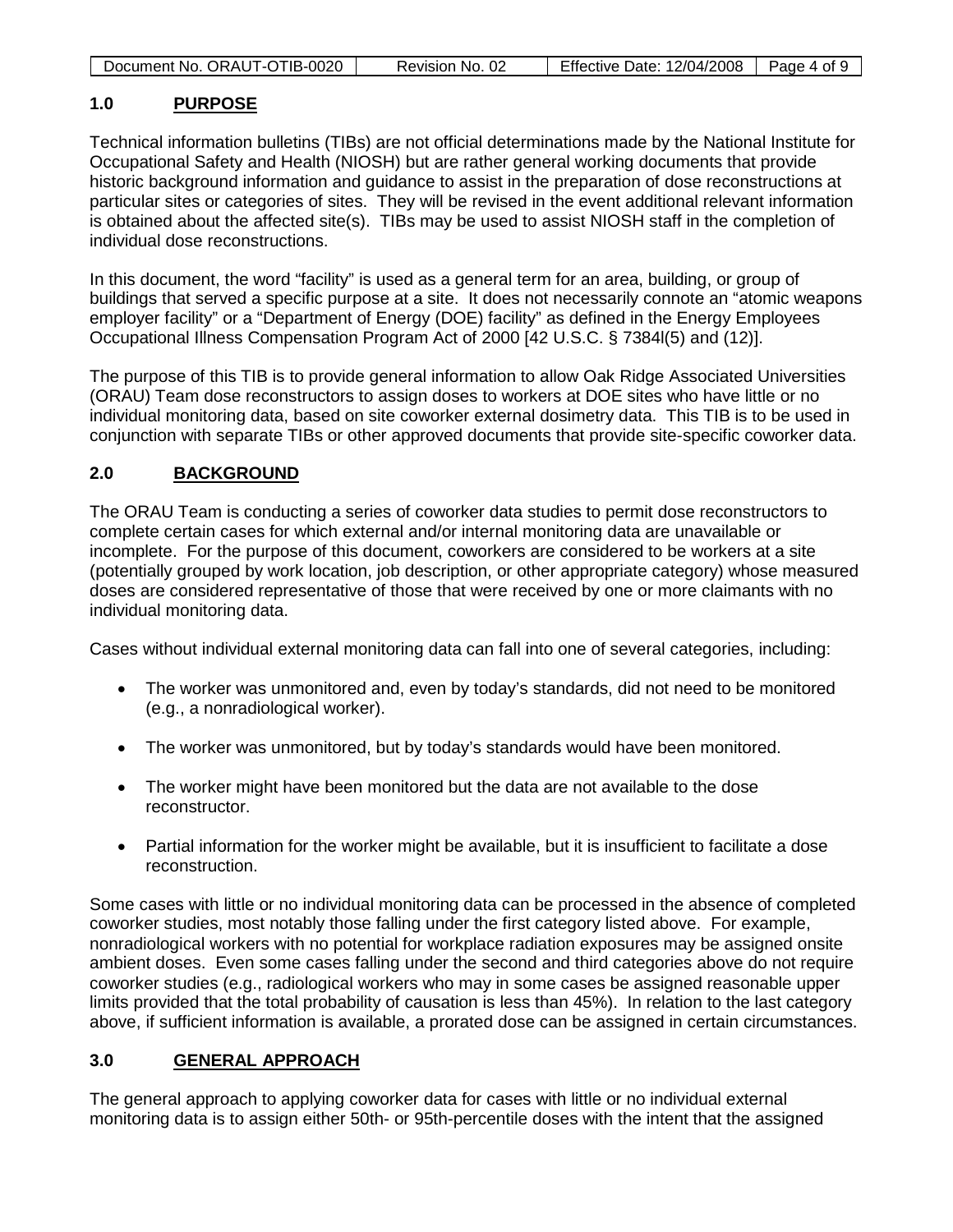| Document No. ORAUT-OTIB-0020 | Revision No. 02 | Effective Date: 12/04/2008 | Page 5 of 9 |
|------------------------------|-----------------|----------------------------|-------------|

doses represent, but do not underestimate, the doses that would be assigned had the employee been monitored. As described in Section 5.0, the percentile doses include consideration of missed dose. This is necessary because the coworker data are intended to represent the results for unmonitored workers had they been monitored, and missed doses are assigned for each dosimeter result reported as zero or less-than one-half of the limit of detection (LOD) as equal to the LOD divided by 2 using OCAS-IG-001 (NIOSH 2007) guidance for monitored workers.

Site-specific coworker datasets that contain 50th- and 95th-percentile penetrating and nonpenetrating doses are provided in separate, site-specific TIBs. In general, the 50th-percentile dose may be used as a best estimate of a worker's dose when professional judgment indicates the worker was likely exposed to intermittent low levels of external radiation. The 50th-percentile dose should not be used for workers who were routinely exposed. For routinely exposed workers (i.e., workers who were expected to have been monitored), the 95th-percentile dose should be applied. Also note that certain construction trades (e.g., pipefitters) might have received higher exposures than construction trade workers in general; therefore, they might fall into the category of workers who were expected to have been monitored. For workers who are unlikely to have been exposed, external onsite ambient dose should be used rather than coworker doses. The site-specific TIBs also provide information on the sources of the site data, validation of the data, and conversion of the data to annual doses to be applied in dose reconstructions.

The coworker doses in the site-specific TIBs should be treated as constant values. However, they do not include all factors that must be applied by the dose reconstructor to assign doses. Specifically, site-specific adjustments based on technical considerations (e.g., dosimeter bias) must be incorporated by the dose reconstructor based on the site technical basis documents. In addition, organ dose conversion factors based on OCAS-IG-001 (NIOSH 2007) must be applied; for likely compensable or likely noncompensable cases, they should be applied in the same manner in which they are applied for monitored employees. Otherwise, the organ dose conversion factors should be applied as a triangular distribution.

#### **4.0 APPLICATIONS AND LIMITATIONS**

In parallel with the development of site-specific TIBs that document the external coworker datasets to be used in dose reconstructions, cases not yet completed are screened to identify those cases that require external coworker data to facilitate case processing. As previously described, some cases with little or no individual monitoring data have been processed using methods that are not dependent on coworker data. Cases that are identified as requiring coworker data should be processed as described in Section 6.0.

Some workers are concerned that their dose records are not accurate because they were encouraged or instructed by a supervisor not to wear their badges (dosimeters), or they were not given badges while doing jobs that could have resulted in exposures sufficient to exceed an administrative or regulatory dose limit. If this concern is expressed by a claimant verbally in an interview or in written correspondence, the dose reconstructor should try to determine if this could have happened by examining the dose records and considering the workplace conditions, potential source terms, and incident reports. In cases in which the dose reconstructor believes this could have happened, it might be necessary to modify the dose reconstruction and/or perform additional research.

#### **5.0 DEVELOPMENT OF SITE COWORKER DATASETS AND DISTRIBUTIONS**

External dosimetry data for DOE sites are potentially available from several sources. These include the Center for Epidemiologic Research databases maintained by ORAU, the Comprehensive Epidemiologic Data Resource databases maintained by DOE, other datasets maintained by DOE, and data maintained by the sites themselves. In addition, claimant data that has been submitted by DOE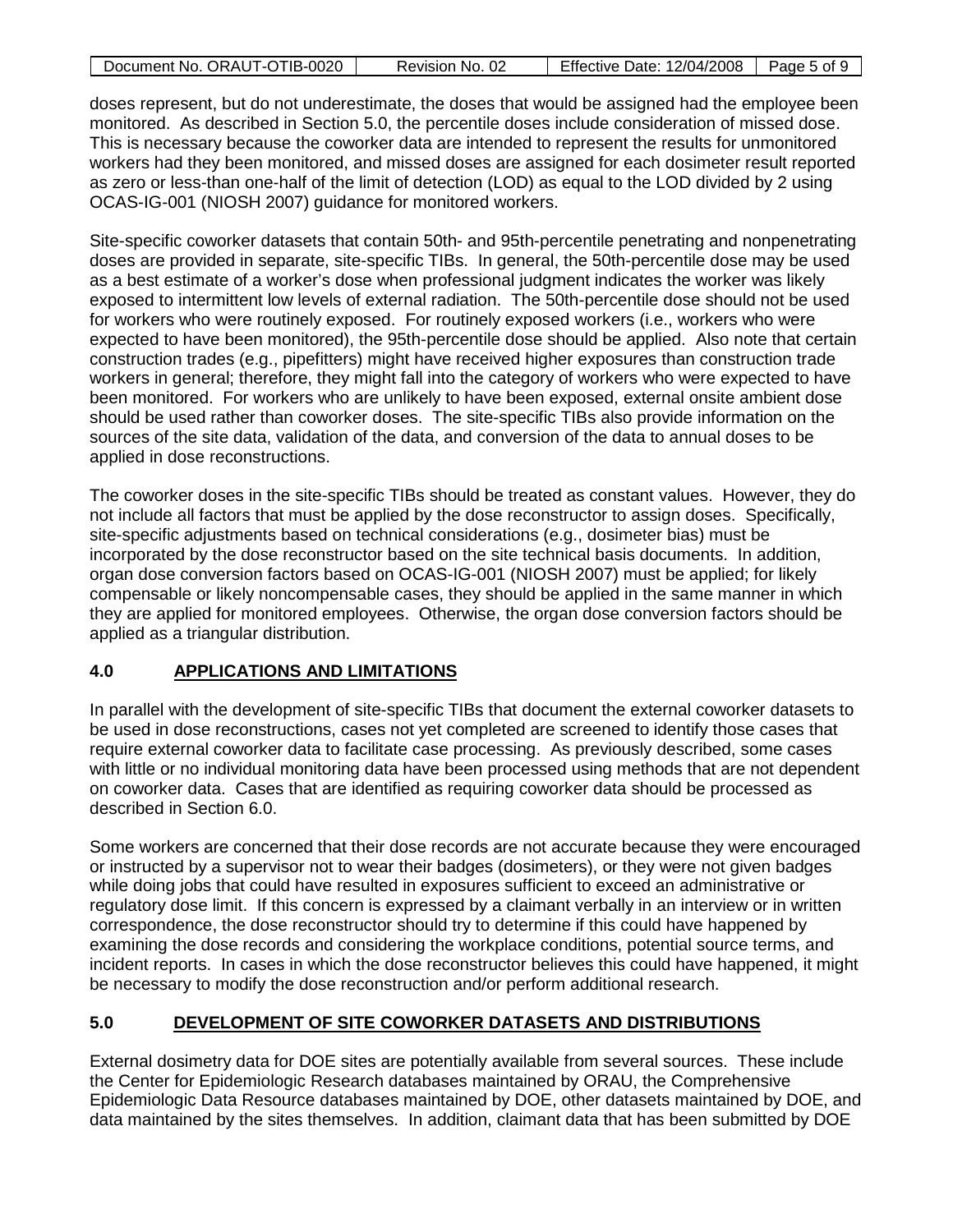| Document No. ORAUT-OTIB-0020 | Revision No. 02 | <b>Effective Date: 12/04/2008</b> | Page 6 of 9 |
|------------------------------|-----------------|-----------------------------------|-------------|
|                              |                 |                                   |             |

sites to NIOSH in response to requests for the purposes of this dose reconstruction project provide a useful subset of sitewide data.

Development of site-specific data summaries and distributions involves a careful examination of the various data sources with the objective of identifying the most complete and accurate dataset available. Before the analysis of the selected data and the development of summary statistics and dose distributions, a sampling of the data are compared to claim-specific data that have been submitted to NIOSH by the DOE sites. This comparison helps to verify the accuracy and completeness of the site data that was selected for use in coworker studies because the data that have been submitted to NIOSH are often more detailed than the sitewide datasets (e.g., individual badge data are typically provided to NIOSH, while the sitewide data often represent annual summarized data). The comparison also provides information that is needed to adjust the sitewide datasets to account for missed dose, partial year data, etc. If significant issues arise during the course of this comparison that shed doubt on the accuracy or completeness of the site data that was selected for analysis, additional evaluations should take place to ensure that a valid dataset has been selected.

The specific datasets that were selected for a particular site and the rationale for their selection are documented in site-specific coworker data TIBs titled *External Coworker Dosimetry Data for the [DOE Site]*. Before publication of these site-specific TIBs, the data are subjected to an independent and separately documented validation process.

Once coworker data have been selected to represent a particular site, the data are analyzed for the purpose of developing annual 50th- and 95th-percentile doses. Before calculating the percentile doses, however, the doses are adjusted to account for missed dose based on the badge exchange frequency and the dosimeter limit of detection (LOD). For example, the median annual reported dose might be zero at a particular site and in a particular year, but it would be inappropriate to assign a dose of zero as a median value because of the potential for missed dose, which must be included in the dose estimates for claimants (NIOSH 2007). Specifically, one-half of the maximum annual missed doses are added to the reported annual doses, except for reported positive doses in which case the maximum missed dose is reduced by the dose that corresponds to one badge exchange (because it is not possible that all individual badge results were zero if a positive annual dose was reported). The 50th- and 95th-percentile annual penetrating and shallow doses are then derived by ranking the data into cumulative probability curves and extracting the 50th- and 95th-percentile doses for each year. Additional details on the incorporation of missed dose in the site coworker data are provided in the site-specific TIBs.

The site-specific external coworker dosimetry data TIBs provide information on adjustments to the data that were necessary to develop annual doses and distributions for use in dose reconstructions. For example, partial year dosimetry data in the site data are extrapolated to provide annual values that represent the doses that would have been received for a full year of employment for all monitored employees. The objective is to provide data on the annual doses that were received by employees had they been monitored for a full year; dose reconstructors may then prorate the data for individual cases, as appropriate, to account for partial years of employment.

### **6.0 APPLICATION OF SITE COWORKER PERCENTILE DOSES AND A COMPARISON TO MAXIMUM LIKELIHOOD DOSES**

Data are presented in a table in each site-specific external coworker TIB as 50th- and 95th-percentile annual penetrating and nonpenetrating doses for monitored workers. These doses, together with the application of dosimeter bias factors and organ dose conversion factors as described in Section 3.0, are intended to represent reasonable estimates of doses for workers who were not monitored. Also as described in Section 3.0, the 50th-percentile doses should be applied if the worker was likely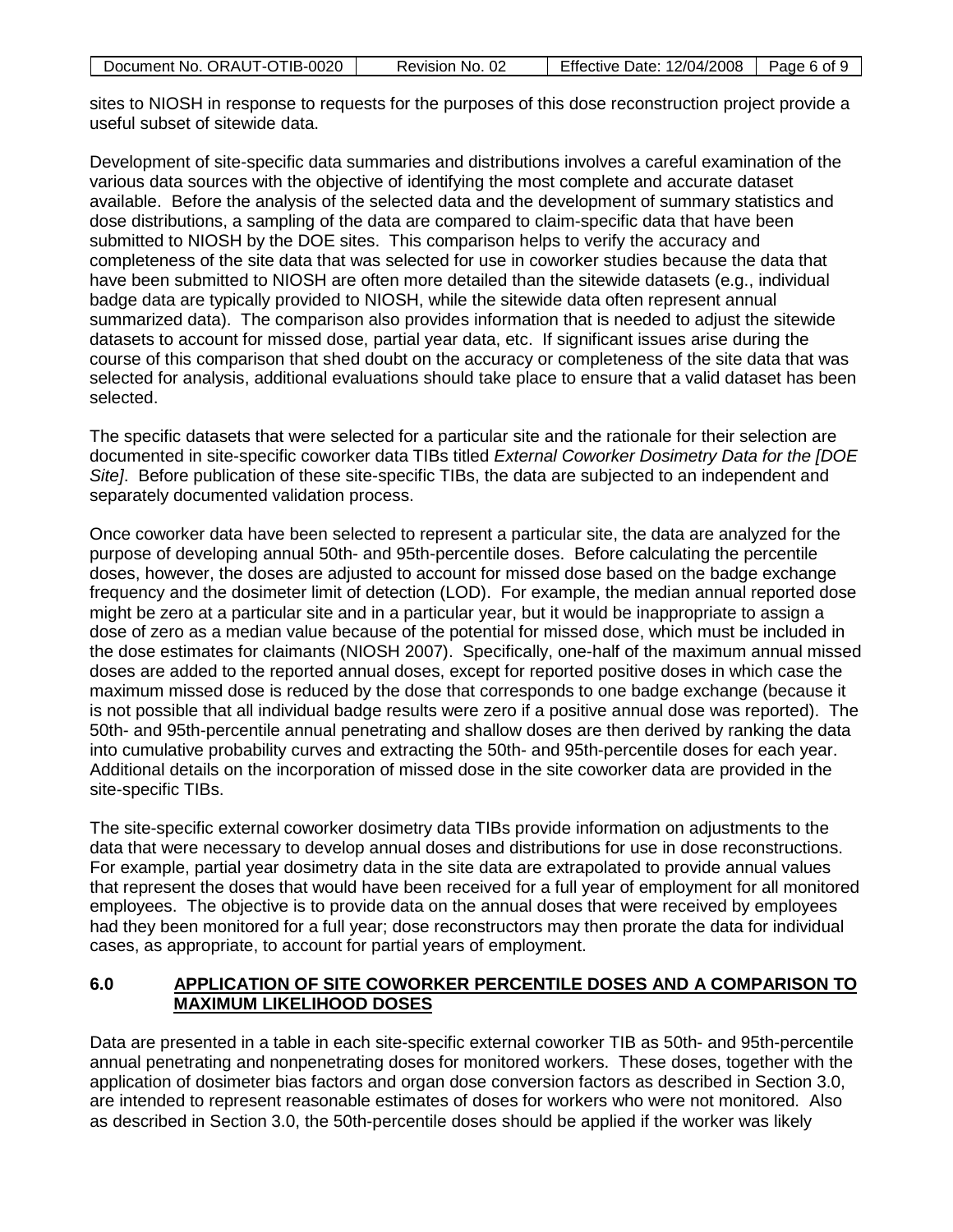| Document No. ORAUT-OTIB-0020 | Revision No. 02 | Effective Date: 12/04/2008 | Page 7 of 9 |
|------------------------------|-----------------|----------------------------|-------------|
|                              |                 |                            |             |

exposed intermittently, and the 95th-percentile doses should be applied if the worker was likely exposed routinely. External onsite ambient doses should be used instead of external coworker doses if the worker was unlikely to have been exposed. Doses should be prorated, as appropriate, to account for partial years of exposure.

The approach this document describes is highly likely to result in a significant overestimate of external dose for unmonitored workers. This overestimate is attributable largely to the manner in which missed doses are applied to the coworker datasets [e.g., the use of nLOD/2 as prescribed in OCAS-IG-001 (NIOSH 2007) and described in Section 5.0 above]. This overestimate is intentional, because the nLOD/2 approach is known to overestimate a monitored individual's actual dose when the majority of monitoring results are low in comparison with the LOD (NIOSH 2007), and it would be inappropriate to treat unmonitored individuals who perhaps should have been monitored differently than individuals who happen to have been monitored.

The extent to which the coworker data that are assigned in accordance with the principles that are established in this document represent overestimates can be demonstrated by comparing site-specific percentile doses that have been calculated in accordance with these principles to doses that have been calculated using the maximum likelihood approach. For example, Table 7-1 compares the percentile doses for K-25 from ORAUT-OTIB-0026 (ORAUT 2006; the site-specific coworker TIB) to doses that were calculated from the same dataset but using the maximum likelihood approach [in the same manner as was performed for Y-12 film badge data in ORAUT-RPRT-0032 (ORAUT 2005)]. When comparing the values in Table 7-1, note that the LOD assumed for the maximum likelihood analysis was the same as given in ORAUT-OTIB-0026. Also, the calculated maximum likelihood doses for 1954-1958 were replaced with the value from 1959 because of an overwhelming number of individuals who had zero or low-dose results [i.e., the geometric mean (GM) values for this period were very low and the geometric standard deviation (GSD) values were very high], and the year 1945 has not been included in the table because the data were insufficient to facilitate a maximum likelihood analysis. Finally, the 95th-percentile doses provided in the table for the maximum likelihood approach are calculated from the relevant GMs and GSDs.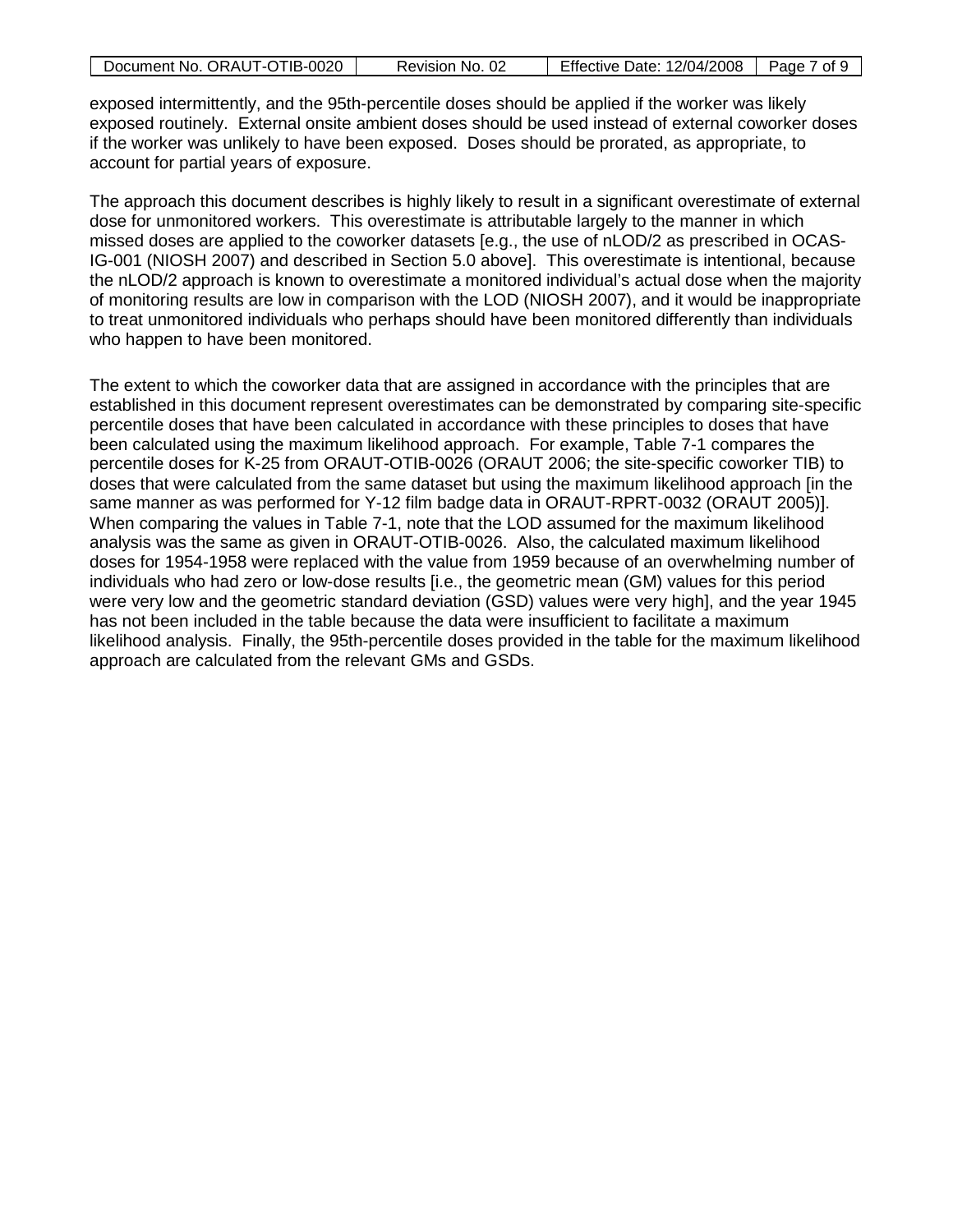| Document No. ORAUT-OTIB-0020 | Revision No. 02 | <b>Effective Date: 12/04/2008</b> | Page 8 of 9 |
|------------------------------|-----------------|-----------------------------------|-------------|

Table 7-1. Comparison of K-25 external coworker penetrating doses (rem) modified to account for missed dose from ORAUT-OTIB-0026<sup>ª</sup> to doses calculated using maximum likelihood approach.

|      |                 |                 | <b>Maximum</b> | <b>Maximum</b> | <b>Maximum</b>  |
|------|-----------------|-----------------|----------------|----------------|-----------------|
|      | ORAUT-OTIB-0026 | ORAUT-OTIB-0026 | likelihood     | likelihood     | likelihood      |
| Year | 50th percentile | 95th percentile | <b>GM</b>      | <b>GSD</b>     | 95th percentile |
| 1946 | 0.805           | 1.455           | 0.046          | 6.383          | 0.970           |
| 1947 | 0.780           | 1.015           | 0.031          | 4.110          | 0.317           |
| 1948 | 0.780           | 1.264           | 0.013          | 7.321          | 0.344           |
| 1949 | 0.780           | 1.035           | 0.021          | 5.168          | 0.313           |
| 1950 | 0.780           | 0.841           | 0.006          | 5.518          | 0.100           |
| 1951 | 0.780           | 1.052           | 0.014          | 5.324          | 0.219           |
| 1952 | 0.780           | 0.951           | 0.017          | 4.150          | 0.177           |
| 1953 | 0.780           | 1.096           | 0.029          | 4.316          | 0.321           |
| 1954 | 0.780           | 0.913           | 0.037          | 4.783          | 0.486           |
| 1955 | 0.780           | 0.835           | 0.037          | 4.783          | 0.486           |
| 1956 | 0.780           | 0.855           | 0.037          | 4.783          | 0.486           |
| 1957 | 0.780           | 1.088           | 0.037          | 4.783          | 0.486           |
| 1958 | 0.780           | 1.049           | 0.037          | 4.783          | 0.486           |
| 1959 | 0.810           | 1.245           | 0.037          | 4.783          | 0.486           |
| 1960 | 0.791           | 1.154           | 0.032          | 4.497          | 0.379           |
| 1961 | 0.778           | 0.942           | 0.023          | 3.112          | 0.149           |
| 1962 | 0.780           | 0.824           | 0.015          | 2.423          | 0.064           |
| 1963 | 0.780           | 0.840           | 0.019          | 2.261          | 0.073           |
| 1964 | 0.780           | 0.841           | 0.016          | 2.208          | 0.059           |
| 1965 | 0.780           | 0.936           | 0.026          | 3.172          | 0.174           |
| 1966 | 0.780           | 0.952           | 0.022          | 3.744          | 0.193           |
| 1967 | 0.780           | 0.928           | 0.026          | 3.691          | 0.223           |
| 1968 | 0.780           | 0.906           | 0.006          | 7.157          | 0.153           |
| 1969 | 0.780           | 0.946           | 0.012          | 4.911          | 0.164           |
| 1970 | 0.780           | 1.041           | 0.012          | 6.720          | 0.275           |
| 1971 | 0.780           | 1.092           | 0.019          | 4.007          | 0.186           |
| 1972 | 0.779           | 1.034           | 0.026          | 2.822          | 0.143           |
| 1973 | 0.780           | 0.871           | 0.012          | 3.521          | 0.095           |
| 1974 | 0.835           | 1.065           | 0.079          | 2.416          | 0.337           |
| 1975 | 0.062           | 0.111           | 0.016          | 2.564          | 0.075           |
| 1976 | 0.060           | 0.149           | 0.045          | 1.643          | 0.102           |
| 1977 | 0.060           | 0.089           | 0.023          | 1.896          | 0.066           |
| 1978 | 0.052           | 0.136           | 0.040          | 1.746          | 0.100           |
| 1979 | 0.060           | 0.088           | 0.029          | 1.619          | 0.064           |
| 1980 | 0.060           | 0.145           | 0.064          | 2.051          | 0.209           |
| 1981 | 0.060           | 0.085           | 0.046          | 1.546          | 0.094           |
| 1982 | 0.060           | 0.060           | 0.046          | 1.478          | 0.087           |
| 1983 | 0.060           | 0.060           | 0.037          | 1.723          | 0.091           |
| 1984 | 0.060           | 0.060           | 0.032          | 1.787          | 0.083           |
| 1985 | 0.060           | 0.060           | 0.033          | 1.601          | 0.072           |

a. ORAUT (2006).

#### **7.0 ATTRIBUTIONS AND ANNOTATIONS**

All information requiring identification was addressed via references integrated into the reference section of this document.